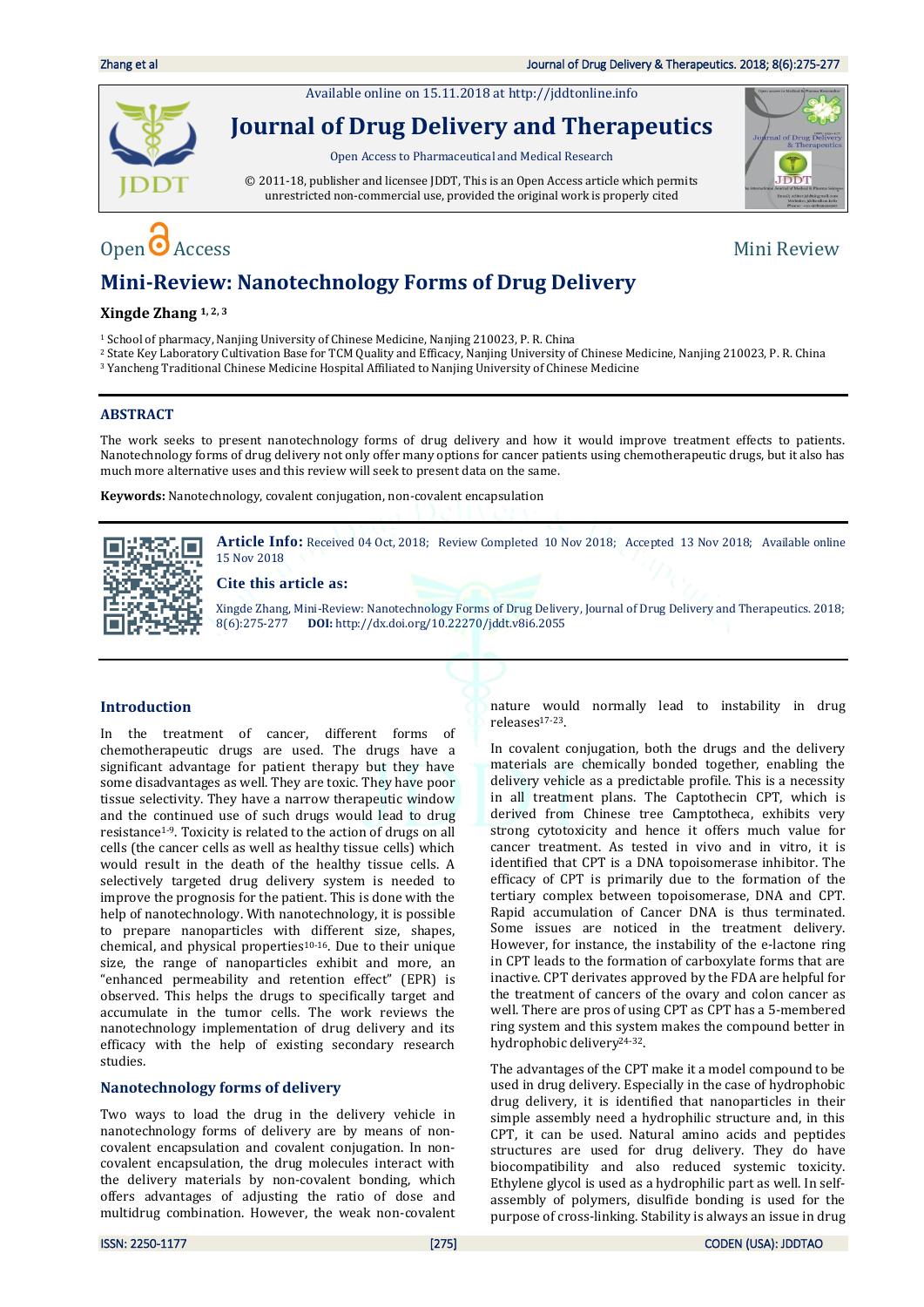delivery and in the use of nanotechnology with some of these natural peptide structures, it has been identified that stability is corrected to a certain extent. A CPT conjugated cross-linked micelles structure with built-in the disulfide bond, for instance, can be broken down faster into the bloodstream. It diffuses faster into the bloodstream.

With drug resistance and other serious issues happening in traditional treatment methods, the use of nanotechnology can aid in better imparting of multiple drug treatment to patients. The use of nanotechnology helps address the issues of cytotoxicity happening in cancer drug treatments. In the case of aggressive cancer, it is necessary to load much medicine as a single delivery option in order to slow down the rapid abnormal proliferation33-36. However, this form of medicine loading, in turn, does damage to the person's health as their normal cells and tissues are targeted as well. The efficacy of the chemotherapeutic drugs hence has to be re-analyzed. In this context, nanotechnology delivery forms become important.

Additionally, as Yang et al. and Sun et al. highlight, nanotechnology does need to be useful in certain medical

#### **References**

- 1. Qiao, H.*, et al.* Redox-triggered mitoxantrone prodrug micelles for overcoming multidrug-resistant breast cancer. *Journal of drug targeting* 2018; **26**:75-85.
- 2. Kang, C., Qin, J., Osei, W. & Hu, K. Regulation of protein kinase C-epsilon and its age-dependence. *Biochemical and Biophysical Research Communications* 2017; **482**:1201-1206).
- 3. Sun, Y.*, et al.* RGD Peptide‐Based Target Drug Delivery of Doxorubicin Nanomedicine. *Drug development research* 2017; **78**:283-291.
- 4. Kang, C. & Hu, K. Role of caveolin-3 in adenosine-induced increase in mitochondrial PKCε. *The FASEB Journal* 2013; **27**:1191.1197-1191.1197.
- 5. Cheng, X. & Lee, R.J. The role of helper lipids in lipid nanoparticles (LNPs) designed for oligonucleotide delivery. *Adv Drug Deliv Rev* 2016; **99**:129-137.
- 6. Sun, Y. & Kang, C. Self-Assembly of Peptides into Hydrogel. *Journal of Organic & Inorganic Chemistry* 2016; **2**:5.
- 7. Yao, Z., Sun, Y. & Kang, C. Structure and self-assembly of multicolored Naphthalene Diimides Semiconductor. *Nano LIFE* 2016; **6**:1642007.
- 8. Cheng, X.*, et al.* T7 Peptide-Conjugated Lipid Nanoparticles for Dual Modulation of Bcl-2 and Akt-1 in Lung and Cervical Carcinomas. *Molecular pharmaceutics* 2018; **15**:4722-4732.
- 9. Zhong, X., Sun, Y., Kang, C. & Wan, G. The theory of dielectrophoresis and its applications on medical and materials research. *European Journal of BioMedical Research* 2017; **2**:7-11.
- 10. Fan, S. & Chi, W. Methods for genome-wide DNA methylation analysis in human cancer. *Brief Funct Genomics* 2016; **15**:432- 442.
- 11. Kang, C. & Hu, K. Modulation of the two-pore domain potassium channel TASK-1 by caveolin-3. *The FASEB Journal* 2015; **29**:845.814.
- 12. Kang, C., Sun, Y., Wang, M. & Cheng, X. Nanosized camptothecin conjugates for single and combined drug delivery. *European Journal of BioMedical Research* 2016; **2**:8-14.
- 13. Qiao, H.*, et al.* Orally delivered polycurcumin responsive to bacterial reduction for targeted therapy of inflammatory bowel disease. *Drug Delivery* 2017; **24**:233-242.

#### Zhang et al Journal of Drug Delivery & Therapeutics. 2018; 8(6):275-277

contexts. Yang et al., for instance, argue the efficacy of the medicine when it comes to early detection of tumors. Early detection of tumors would spell better prognosis for the patient. Here nanotechnology is not only playing the role of a treatment plan, but it is also playing the role of a proactive agent when it comes to treating cancer. Similarly, as Sun et al. highlight, the blood-brain BBB barrier that can be crossed by nanotechnology helps deliver psychosis drugs in a better way to patients without affecting their other normal cells. Targeted deliveries and improved and overall treatment plans improve as well.

#### **Conclusion**

Multiple drugs are used with one vehicle such as a nanodrug delivery method. Nanotechnology holds many advantages for chemotherapeutic interventions and although scientists have produced various treatments of drugs with targeted delivery options, none are as receptive as the combined nanotechnology and peptide options. It is recommended that more research can be carried out on ligand structures and how it could help in targeted drug delivery.

- 14. Liu, F., Sun, Y., Kang, C. & Zhu, H. Pegylated Drug Delivery Systems: From Design to Biomedical Applications. *Nano LIFE* 2016; **6**:1642002.
- 15. Sun, Y., Kang, C., Yao, Z., Liu, F. & Zhou, Y. Peptide-Based Ligand for Active Delivery of Liposomal Doxorubicin. *Nano Life* 2016; **6**:1642004.
- 16. Fan, S., Huang, K., Ai, R., Wang, M. & Wang, W. Predicting CpG methylation levels by integrating Infinium HumanMethylation450 BeadChip array data. *Genomics* 2016; **107**:132-137.
- 17. Waller, A.P.*, et al.* GLUT12 functions as a basal and insulinindependent glucose transporter in the heart. *Biochimica et Biophysica Acta (BBA)-Molecular Basis of Disease* 2013; **1832**:121-127.
- 18. Li, Q.*, et al.* Identification by shape-based virtual screening and evaluation of new tyrosinase inhibitors. *PeerJ* 2018; **6**:e4206.
- 19. Chen, Y.*, et al.* Identification of 4-aminoquinoline core for the design of new cholinesterase inhibitors. *PeerJ* **4**, e2140 (2016).
- 20. Kang, C. & Hu, K. Impact of hypoxia in the expression and regulation of the TASK-1 potassium channel in cardiac myocytes. *The FASEB Journal* 2016; **30**;lb598-lb598.
- 21. Kang, C. *Ion channels, protein kinase C and caveolae in cardioprotection*, (The Ohio State University, 2015).
- 22. Yung, B.C.*, et al.* Lipid nanoparticles composed of quaternary amine–tertiary amine cationic lipid combination (QTsome) for therapeutic delivery of AntimiR-21 for lung cancer. *Molecular pharmaceutics* 2016; **13**:653-662.
- 23. Cheng, X.*, et al.* Lipid Nanoparticles Loaded with an Antisense Oligonucleotide Gapmer Against Bcl-2 for Treatment of Lung Cancer. *Pharmaceutical research* 2017; **34**:310-320.
- 24. Song, L.*, et al.* Crocetin inhibits lipopolysaccharide-induced inflammatory response in human umbilical vein endothelial cells. *Cellular Physiology and Biochemistry* 2016; **40**:443-452.
- 25. Sun, Y., Kang, C., Liu, F. & Song, L. Delivery of antipsychotics with nanoparticles. *Drug Development Research* 2016; **77**:393- 399.
- 26. Kang, C.*, et al.* Delivery of nanoparticles for treatment of brain tumor. *Current Drug Metabolism* 2016; **17**:745-754.
- 27. Xue, X.*, et al.* Discovery of novel inhibitors disrupting HIF-1α/von Hippel–Lindau interaction through shape-based screening and cascade docking. *PeerJ* 2016; **4**:e2757.